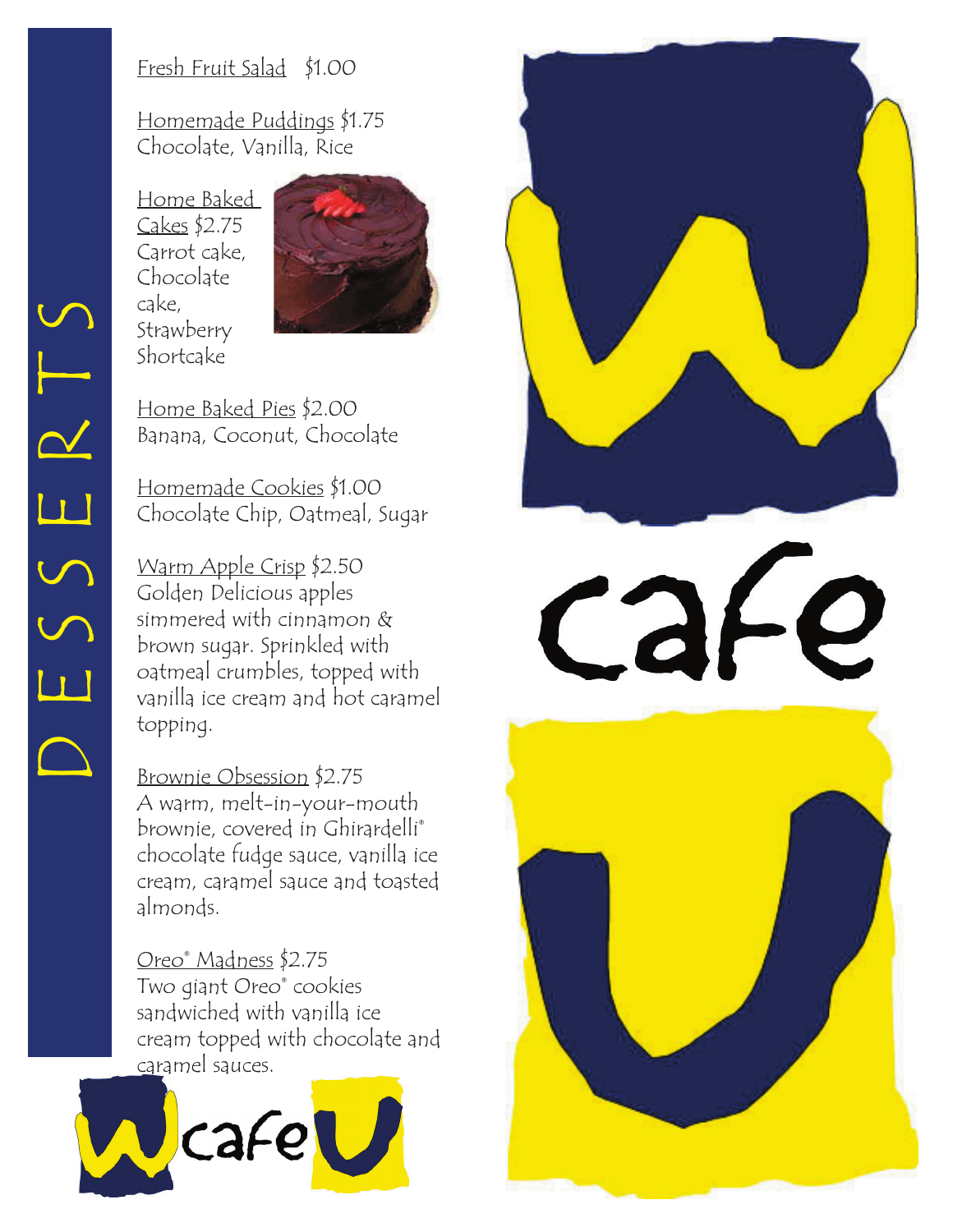Smoked Chicken Quesadilla  $$.5.75$ Smoked chicken, caramelized

onions, peppers and melted cheese in a grilled quesadilla. Served with avocado ranch dressing and pico de gallo.

## Tower of Power \$7.50

Three tiers of our signature favorites. Crispy Shrimp, Ribs and Chicken Strips. Served with Jack Daniel's® sauce and sweet and sour sauce.

Three-for-All \$5.25 Potato skins, fried mozzarella and buffalo wings. Served with sour cream & chives, marinara sauce and bleu cheese dressing.

#### Buffalo Chicken

A P P E T I Z E R S

APETIZERS

Strips \$6.75 Breaded and fried chicken tenderloins topped with spicy buffalo wing sauce. Served with bleu cheese dressing.

Fried Mozzarella \$3.95 Served with marinara sauce.



Soda \$1.75 Coca Cola, Pepsi, Mt Dew, Barque's Root Beer, Sprite

Beer \$3.35 Budweiser, Miller, Coors, O'Douls, Samuel Adams, Corona, Heineken

Milk Shakes \$2.35 Chocolate, Vanilla, Cherry, **Strawberry** 

Coffee \$1.25 Regular or Decaffeinated

Tea \$1.95 Earl Grey or Darjeeling

Milk: \$1.00 Whole Milk, Chocolate Milk, Buttermilk, Skim Milk

Juice \$1.00 Florida Orange, Apple Cider, Cranberry, Tomato, Grape

#### Mud Slide \$3.95

Kahlua® coffee liqueur, creamy vanilla ice cream blended to perfection, topped with whipped cream, laced with Hershey's® syrup.

Perfect Margarita \$3.95 Cuervo 1800®, Cointreau®, Grand Marnier® & fresh squeezed lime juice served with its own shaker tin and strainer.

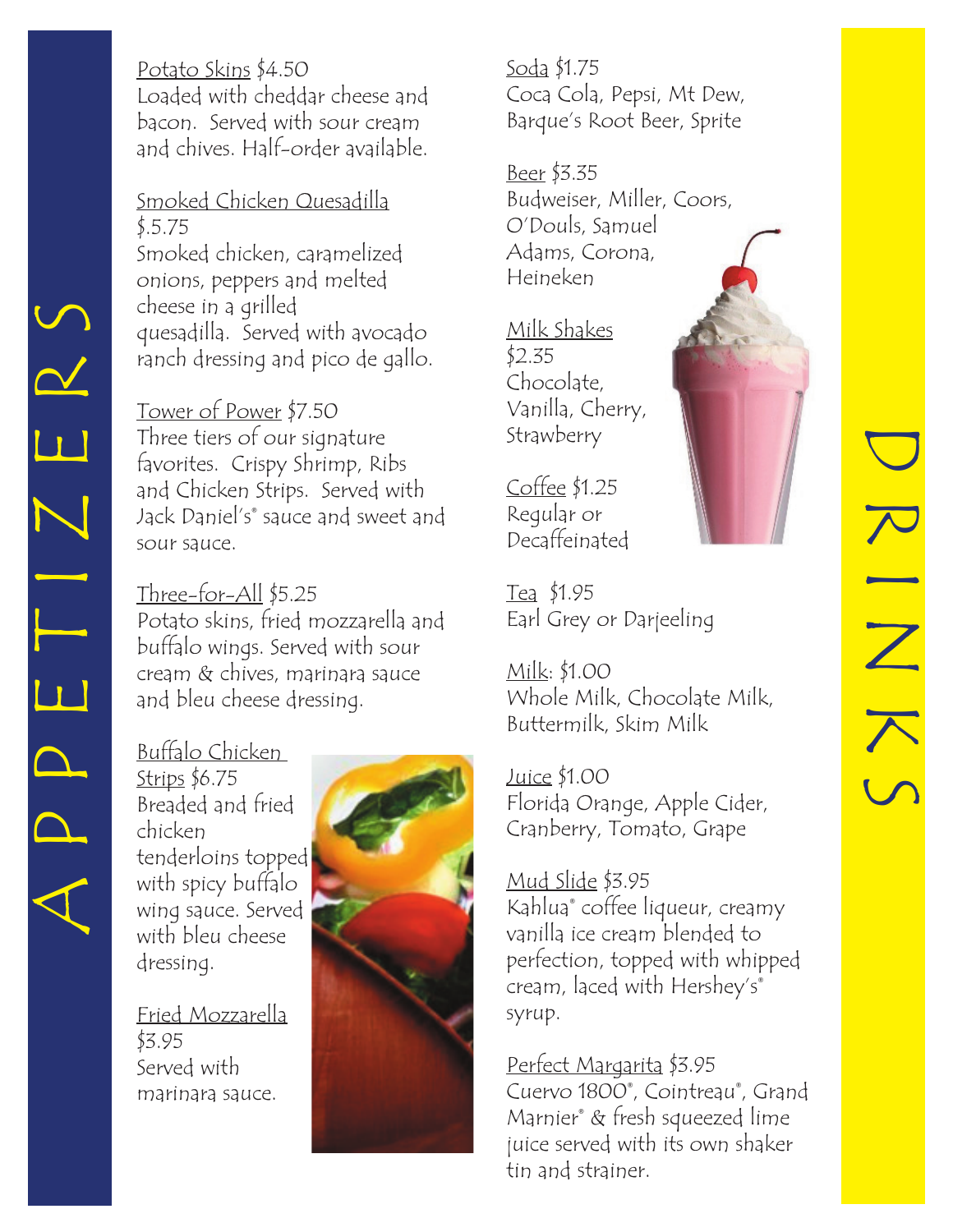SOUP OF THE DAY \$4.50 Mondays: French Onion Soup Tuesdays: Broccoli Cheese Soup Wednesdays: Chili Thursdays: Beans and Corn Bread Fridays: Potato Soup Saturdays: Tomato Soup Sundays: Homemade Stew



House Salad Small \$3.00 Large \$6.00 Choice of dressings: Vinegar and Oil, French, Italian, Russian, Blue Cheese, 1000 Island, Ranch

Quiche of the Day \$4.50

S I D E S

Quiche With Salad \$7.50

Genuine Idaho Potatos \$2.00 Choice of fried, baked, roasted

Sweet Vidalia Onion Rings \$3.50

Vegetable Medley \$2.95 Baby carrots, delicious broccoli, scrumptious cauliflower, freshly sliced cucumbers

Chunky Apple Sauce or Fried Apples \$1.75 Fresh Garden Salad Bowl \$7.50 With Choice Of: fresh roasted turkey, fresh baked ham, grilled chicken, provelone cheese, portabello mushrooms, sweet vidalia onions, green peppers, olives, peas, carrots, bacon bits, hard boiled eggs, croutons and dressing on the side

French Mix Green Platter \$7.50 With Choice Of: fresh roasted turkey, fresh baked ham, goat cheese, grilled chicken cutlet, smoked salmon, and portabello mushrooms.

Greek Salad \$7.50 Romaine and iceberg lettuce, cucumbers, tomatoes, red onions, green & red peppers, artichoke hearts, Kalamata olives and pepperoncinis, topped with crumbled feta cheese and tossed in a delicious Greek dressing.



 $\mathcal{C}$  $\blacktriangleright$ **Lett**  $\overline{\phantom{a}}$  $\blacktriangleright$ D $\overline{\mathsf{C}}$